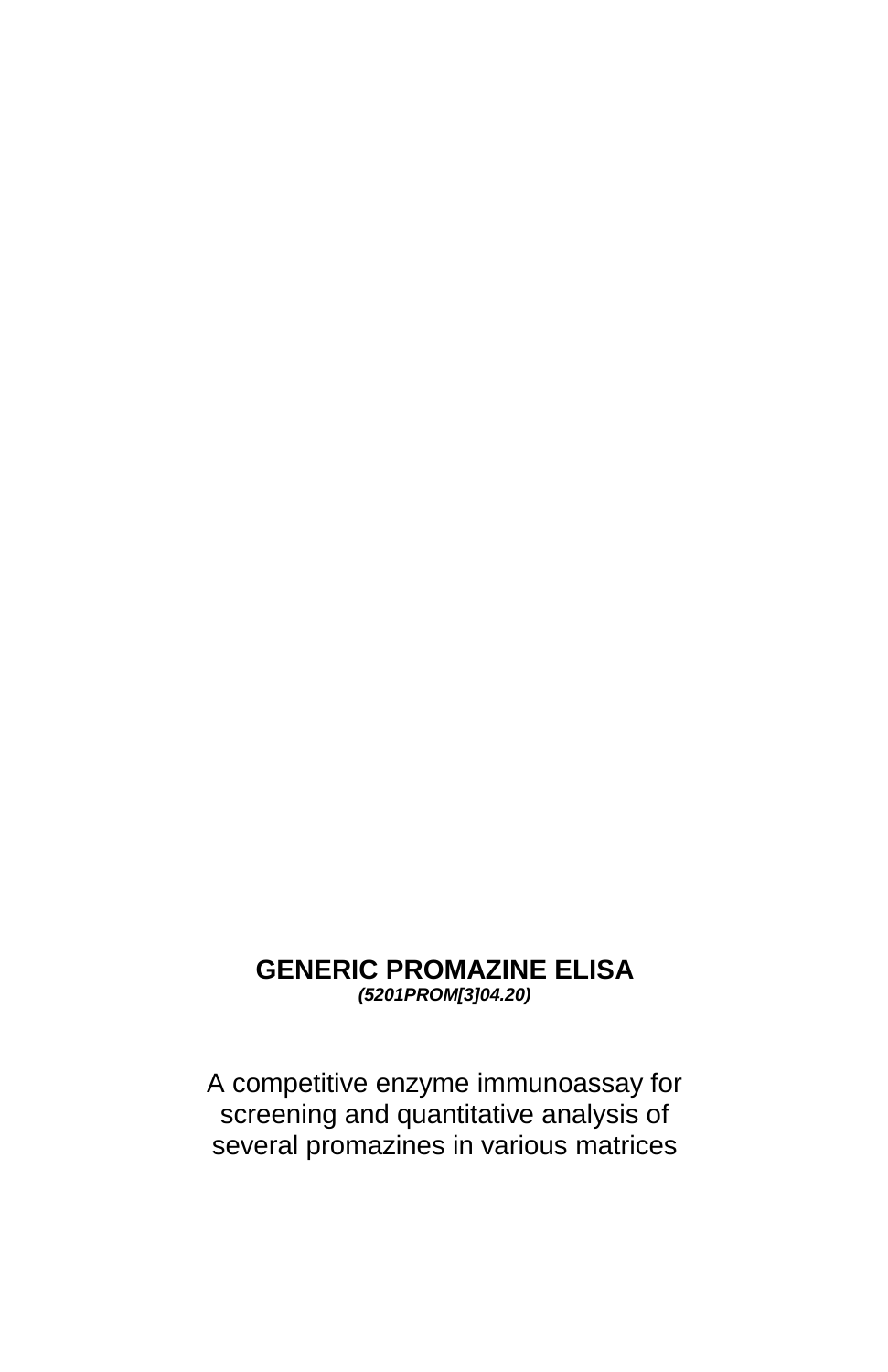## **EUROPROXIMA GENERIC PROMAZINE ELISA**

## **A competitive enzyme immunoassay for screening and quantitative analysis of several promazines in various matrices**

## TABLE OF CONTENTS

PAGE:

| $\mathbf{1}$ . |                                                     |  |
|----------------|-----------------------------------------------------|--|
| 2.             |                                                     |  |
| 3.             |                                                     |  |
| 4.             |                                                     |  |
| 5.             |                                                     |  |
| 6.             | Equipment and materials required but not provided 6 |  |
| 7 <sub>1</sub> |                                                     |  |
| 8.             |                                                     |  |
| 9.             |                                                     |  |
| 10.            |                                                     |  |
| 11.            |                                                     |  |
| 12.            |                                                     |  |
| 13.            |                                                     |  |
| 14.            |                                                     |  |
|                |                                                     |  |

## The quality management system of R-Biopharm Nederland B.V. is ISO 9001:2015 certified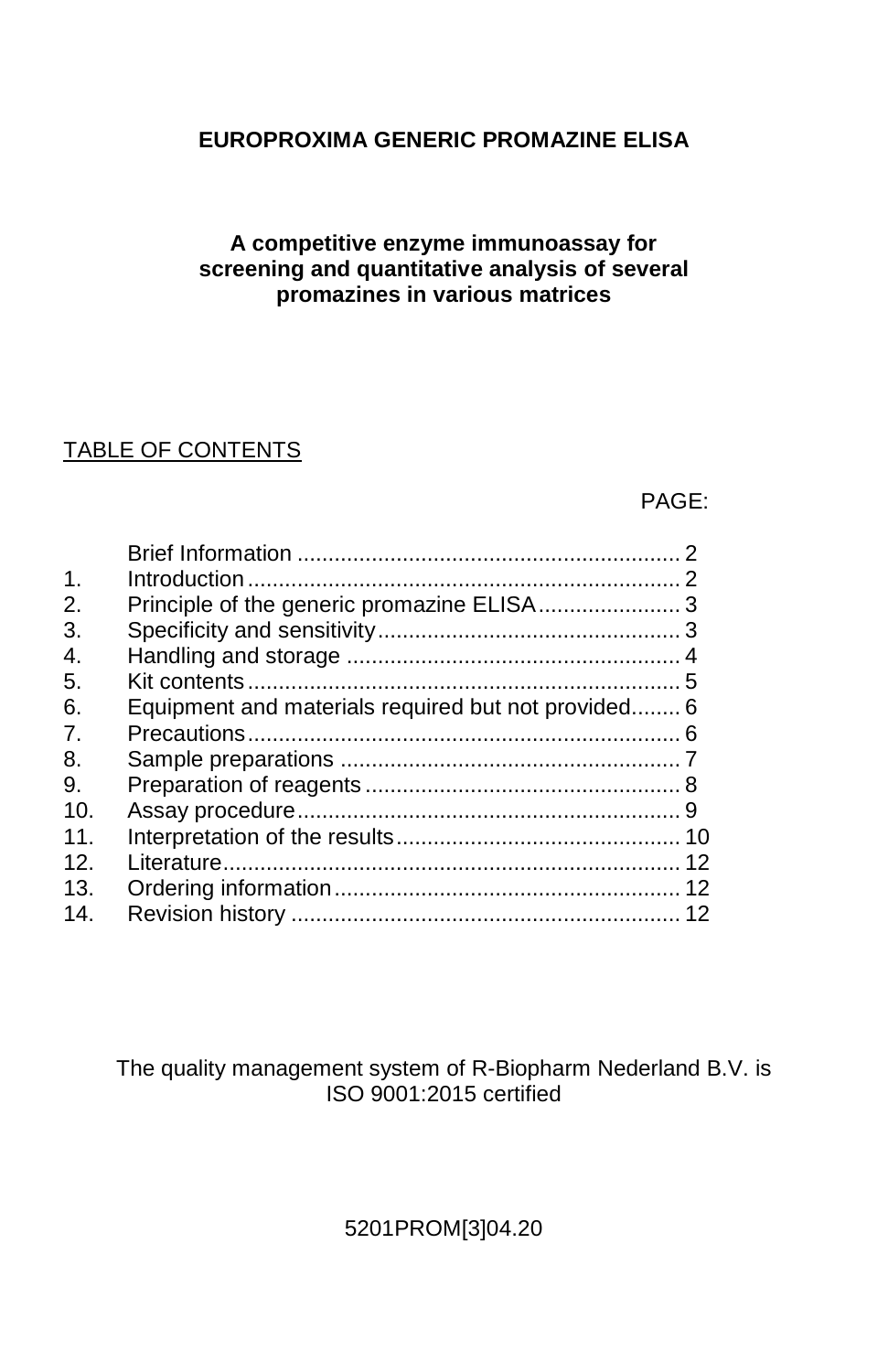#### **BRIEF INFORMATION**

The generic promazine ELISA is a competitive enzyme immunoassay for measurement of the concentration of several promazines (chlorpromazine, acepromazine, propionylpromazine, promazine). With this ELISA-kit 96 analyses can be performed. Samples and standards are measured in duplicate which means that a total of 40 samples can be analysed.

The ELISA kit contains all the reagents to perform the assay. Reagents for sample preparation are not included in the kit.

#### **1. INTRODUCTION**



Chemical structure of the promazines: chlorpromazine with  $R = Cl$ , acepromazine with  $R = COCH<sub>3</sub>$ , propionylpromazine with  $R = COC<sub>2</sub>H<sub>5</sub>$  and promazine with  $R = H$ .

Promazines belong to the [phenothiazine](http://en.wikipedia.org/wiki/Phenothiazine) class of [antipsychotics.](http://en.wikipedia.org/wiki/Antipsychotics) These agents are tranquillisers that act on the central nervous system causing calmness, drowsiness and an indifference to the surroundings. Tranquillisers are commonly used to reduce stress during transportation of food producing animals from farm to slaughterhouse. Pigs are particularly sensitive to stress and this can cause high mortality rates. In addition, stressed pigs produce poor quality meat, which is pale, soft and exudative (PSE meat) caused by stress-induced accelerated glycogen metabolism in muscle. Such meat is less marketable and pig farmers may be financially penalized. Therefore, it is common practice for farmers to use tranquillisers such as promazines to prevent stress during transportation of pigs. Furthermore, promazines are used in treating restlessness and agitation of horses and domestic cattle. In the EU the use of phenothiazine derivatives (chlorpromazine, acepromazine, propionylpromazine) to treat animals intended for human consumption is totally prohibited. There exists no Maximum Residue Limits (MRLs) for these agents.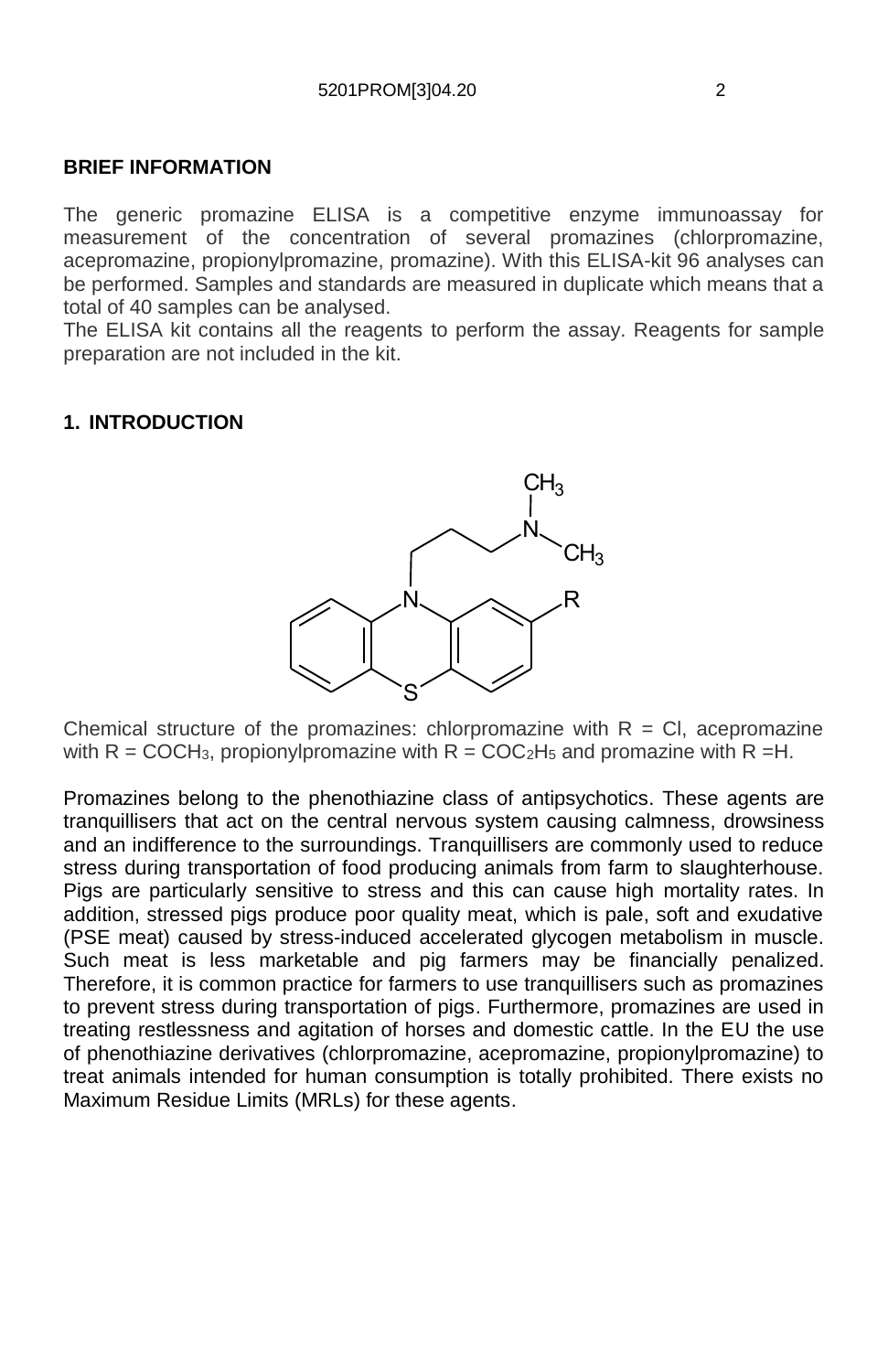## **2. PRINCIPLE OF THE GENERIC PROMAZINE ELISA**

The microtiter plate based promazine ELISA consists of one precoated plate (12 strips, 8 wells each). Antibody, horseradish peroxidase (-HRP) labelled chlorpromazine and chlorpromazine standard solution or sample are added to the wells. Free chlorpromazine from the samples or standards and chlorpromazine-HRP conjugate compete for the specific antibody binding sites (competitive enzyme immunoassay).

After an incubation step of 60 minutes the non-bound reagents are removed in a washing step. The amount of bound chlorpromazine-HRP conjugate is visualized by the addition of a substrate/chromogen solution (H<sub>2</sub>O<sub>2</sub>/TMB). Bound chlorpromazine-HRP conjugate transforms the colourless chromogen into a coloured product.

The substrate reaction is stopped by the addition of sulfuric acid. The colour intensity is measured photometrically at 450 nm. The optical density is inversely proportional to the chlorpromazine concentration in the sample.

## **3. SPECIFICITY AND SENSITIVITY**

The generic promazine ELISA utilizes antibodies raised in rabbit against protein conjugated chlorpromazine. The reactivity pattern of the antibody is: Cross-reactivity:

| propionyl promazine | 130%    |
|---------------------|---------|
| acepromazine        | 110%    |
| chlorpromazine      | 100%    |
| promazine           | 50%     |
| chlorprothixene     | 20%     |
| fluphenazine        | < 0.01% |
| xylazine            | < 0.01% |

The cross-reactivities are determined in a buffer system. The reported values may be different in samples due to matrix effects.

The test cannot discriminate between analytes and cross-reactive substances

The Limit of detection (LOD) is determined under optimal conditions. Cut-off criteria need critical consideration.

| Matrix        | Procedure    | LOD<br>(ppb) |
|---------------|--------------|--------------|
| <b>Tissue</b> | $\circ$<br>ົ | -4.ప         |
| Urine         | 8.           |              |
| Liver         | 8.3          | 0.2          |
| Kidney        | 8.3          | 0.3          |

If the sample is found to be non-compliant, the results shall be verified by re-analysis of the sample using a confirmatory method.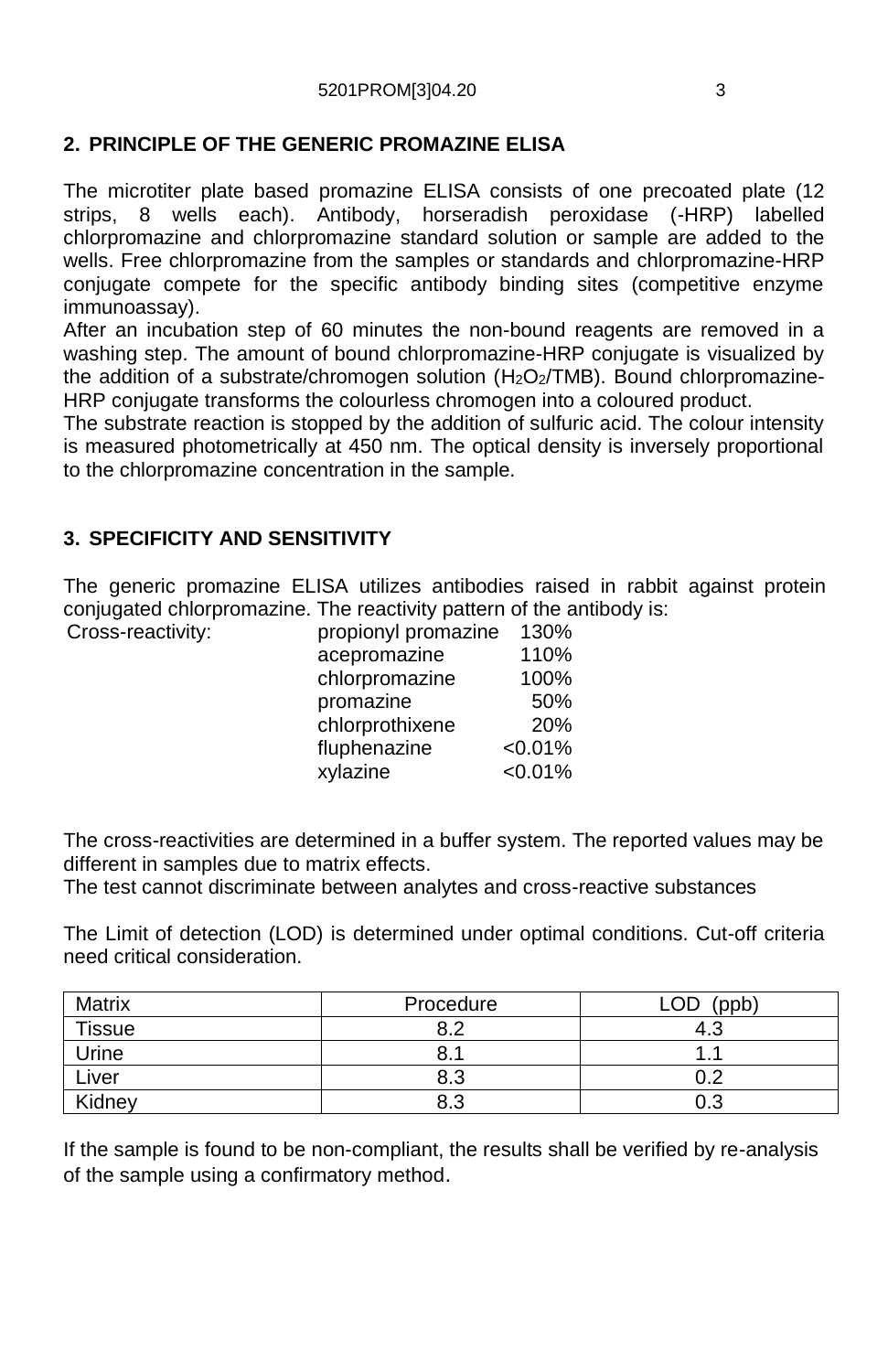## **4. HANDLING AND STORAGE**

- Kit and kit components should be stored at  $2^{\circ}$ C to  $8^{\circ}$ C in a dark place. For repeated use store kit components as specified under chapter 9.
- After the expiry date of the kit and/or components has passed, no further quality guarantee is valid.
- Bring all kit components including the microtiter plate to ambient (room) temperature before use.
- Dilute the kit components immediately before use, but after the components are brought to ambient temperature.
- Avoid condensation in the wells of the plate. Bring the sealed plate to ambient temperature before opening the plate sealing.
- The substrate chromogen solution can be stored in a refrigerator ( $2^{\circ}$ C to  $8^{\circ}$ C) until the expiry date stated on the label.
- Exposure of the chromogen solution to light should be avoided.

Degeneration of the reagents may have occurred when the following phenomena are observed:

- A blue colouring of the chromogen solution before transferring it into the wells.
- A weak or no colour reaction in the zero standard wells (E450nm < 0.8).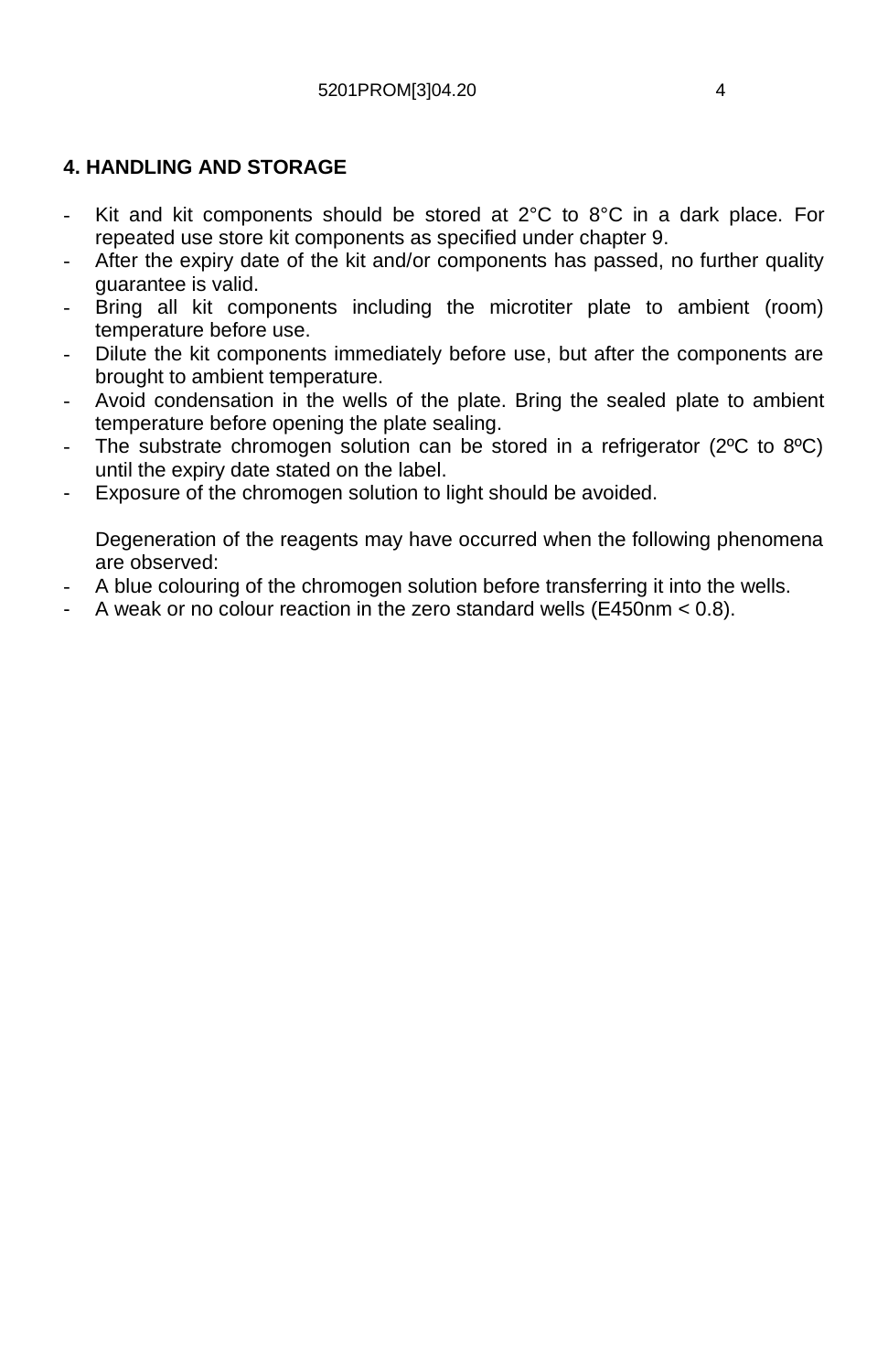## **5. KIT CONTENTS**

#### Manual

One sealed (96-wells) microtiter plate (12 strips, 8 wells each), coated with antibody. Plate is ready-to-use.

Position of the reagents in the kit. For preparation of the reagents see Chapter 9.



- 1. **Dilution buffer** (30 ml, 10x concentrated)
- 2. **Rinsing buffer** (30 ml, 20x concentrated)
- 3. **Substrate solution** (12 ml, Ready-to-use)
- 4. **Stop solution** (15 ml, Ready-to-use)
- 5. **Conjugate** (lyophilized, blue cap)
- 6. **Antibody** (lyophilized, yellow cap)
- 7. **Standard** (lyophilized, black cap)
- 8. not in use
- 9. not in use
- 10. not in use
- 11. not in use
- 12. not in use
- 13. not in use
- 14. not in use
- 15. not in use
- 16. not in use
- 17. not in use
- 18. not in use
- 19. not in use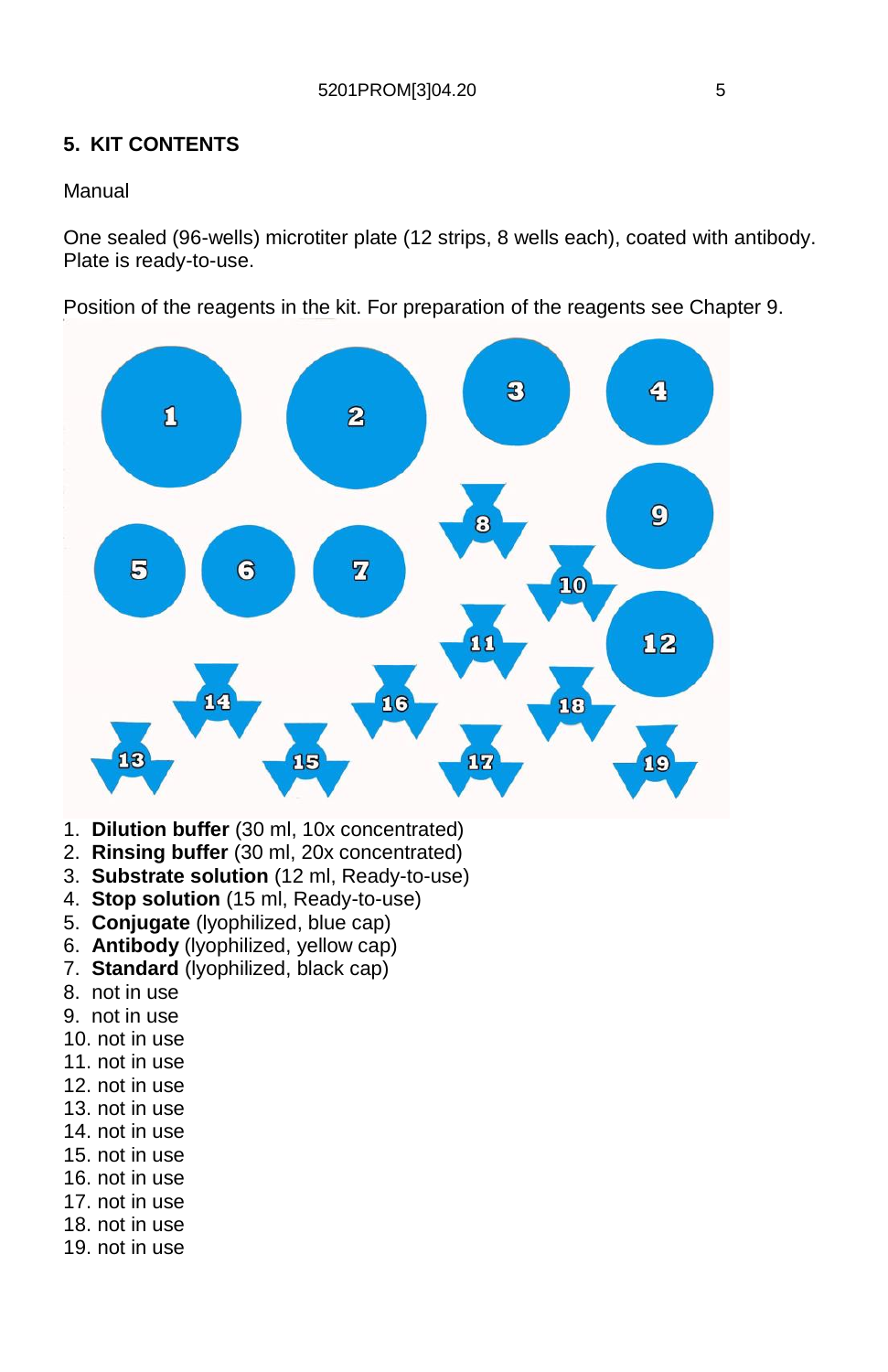## **6. EQUIPMENT AND MATERIALS REQUIRED BUT NOT PROVIDED**

- 50 ml tubes with screw cap (polypropylene)
- Scales and weighing vessels
- Evaporation equipment
- Gloves
- Fume hood
- Homogeniser (blender, Ultra Turrax, mixer)
- Vortex
- Centrifuge ( $2000 \times g$ )
- Automated microplate washer or 8 channel micropipette 100 300 μl
- Magnetic stirrer
- Microtiter plate shaker
- Micropipettes 20-200 μl, 100-1000 μl
- Multipipette with 2.5 ml combitips
- Petroleum ether
- Sodium hydroxide 5M
- Hydrogen chloride 1M
- Dichloromethane
- N-Hexane
- Ethanol 100%
- Methanol 100%
- Distilled water

## **7. PRECAUTIONS**

- This kit may contain hazardous substances. For hazard notes please refer to the appropriate safety data sheets (SDS).
- Avoid contact of all biological materials with skin and mucous membranes.
- Do not pipette by mouth.
- Do not eat, drink, smoke, store or prepare foods, or apply cosmetics within the designated work area.
- Do not use components past expiration date and do not use components from different lots.
- Each well is ultimately used as an optical cuvette. Therefore, do not touch the under surface of the wells, prevent damage and dirt.
- All components should be completely dissolved before use. Take special attention to the substrate and rinsing buffer, which crystallize at +4ºC.
- Optimal results will be obtained by strict adherence to this protocol. Careful pipetting and washing throughout this procedure are necessary to maintain good precision and accuracy.

R-Biopharm Nederland makes no warranty of any kind, either expressed or implied, except that the materials from which its products are made are of standard quality. There is no warranty of merchantability of this product, or of the fitness of the product for any purpose. R-Biopharm Nederland shall not be liable for any damages, including special or consequential damage, or expense arising directly or indirectly from the use of this product.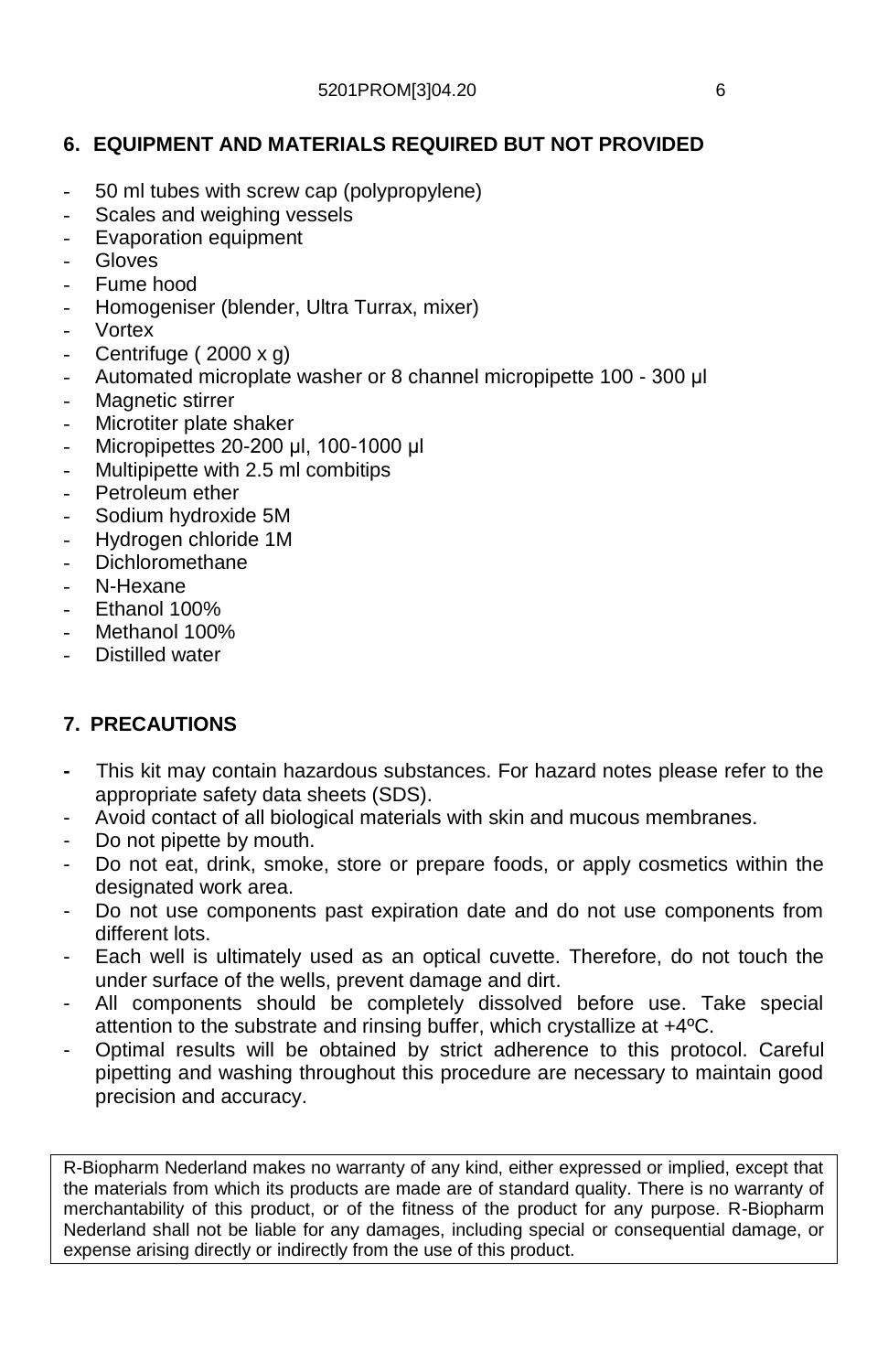## **8. SAMPLE PREPARATIONS**

#### 8.1 Urine

- All samples are centrifuged at 2000 x g for 5 minutes.
- Pipette 20 μl of the supernatant into a glass tube.
- Add 480 μl of sample dilution buffer (see chapter 9) and mix thoroughly.
- Use 50 μl of this solution in the ELISA.

#### 8.2 Tissue

- Weigh 1 g of homogenized sample in a glass tube.
- Add 4 ml 45% methanol (4.5 ml 100% methanol and 5.5 ml distilled water), vortex, mix head-over-head for 30 minutes.
- Centrifuge at 2000 x g for 10 minutes.
- Dilute 50 µl supernatant with 450 µl sample dilution buffer (see chapter 9), vortex.
- Use 50 µl of this solution in the ELISA.

#### 8.3 Liver and kidney

- Weigh 5 g of homogenised sample in a glass tube,
- Add 15 ml of acetonitrile, 5 ml of 1 M HCl and 10 ml of petroleum ether.
- Mix (head-over-head) for 15 minutes.
- Centrifuge at 2000 x g for 10 minutes.
- Remove the petroleum ether and transfer the liquid phase in a glass tube.
- Reduce the liquid phase to approximately 5 ml by evaporation under a mild stream of nitrogen at +50°C.
- Add 3 ml of 5M NaOH and 20 ml of dichloromethane.
- Mix (head-over-head) for 15 minutes.
- Centrifuge the samples at 2000 x g for 10 minutes.
- Remove the upper layer and evaporate the layer underneath till dryness under a mild stream of nitrogen at +50°C.
- Add 500 μl of ethanol and 4.5 ml of dilution buffer to the residue.
- Vortex for 1 minute.
- Store overnight at +4°C in the dark.
- For liver samples, pipette 40 μl of sample in another tube, add 960 μl of dilution buffer and mix (vortex) for 30 sec.
- For kidney samples, pipette 25 μl of sample in another tube, add 975 μl of dilution buffer and mix (vortex) for 30 sec.
- Use 50 μl of this solution in the ELISA.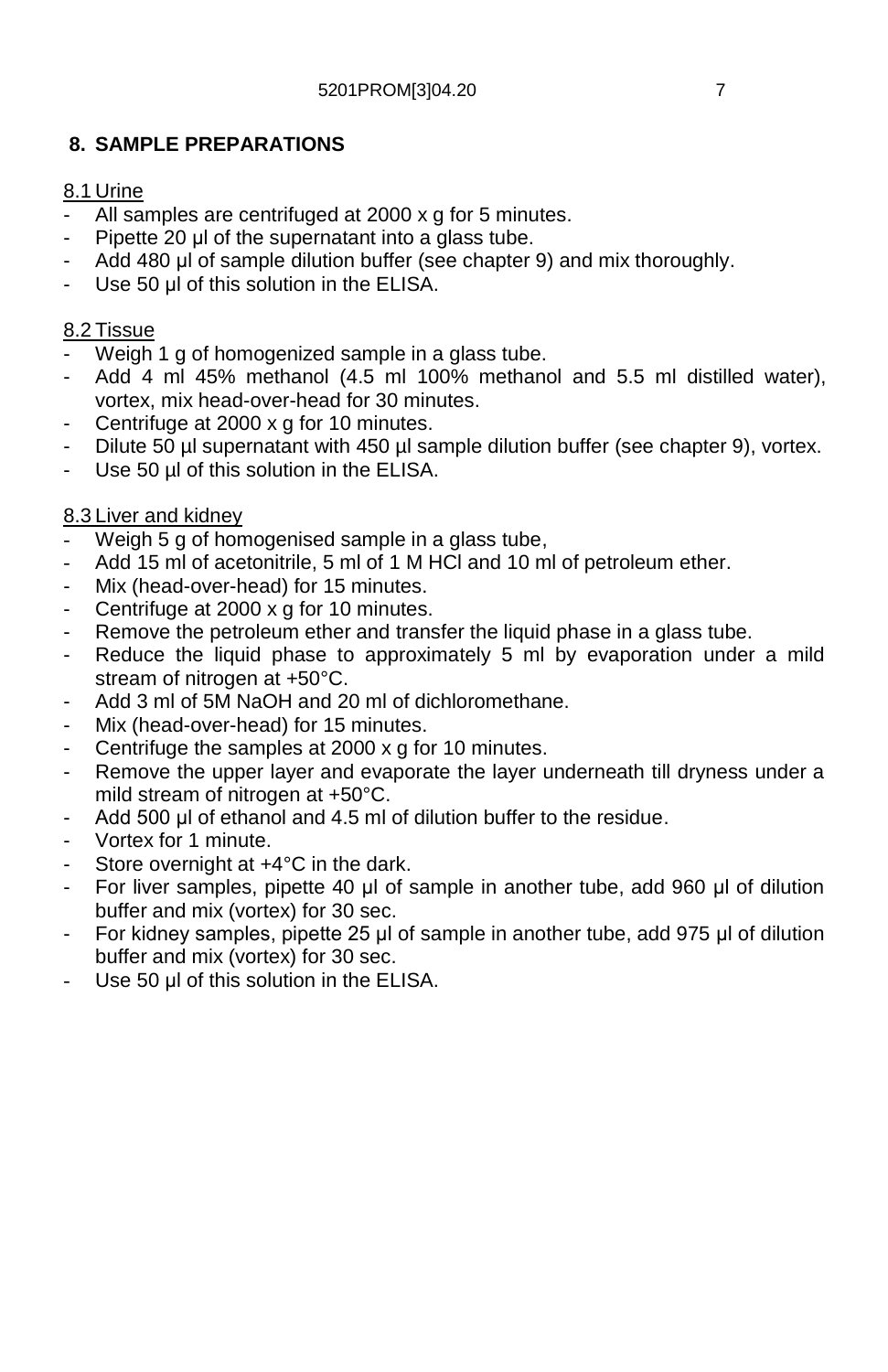## **9. PREPARATION OF REAGENTS**

Before beginning the test, the reagents should be brought up to ambient temperature. Any reagents not used should be put back into storage immediately at +2ºC to +8ºC. Prepare reagents fresh before use.

#### Microtiter plate

Return unused strips into the resealable bag with desiccant and store at +2ºC to +8ºC for use in subsequent assays. Retain also the strip holder.

#### Dilution buffer

This buffer is used for the dilution of conjugate, antibody, samples and to prepare the sample dilution buffer. The dilution buffer is 10x concentrated. Before dilution (10 ml buffer + 90 ml distilled water) the concentrated buffer should be at room temperature (20ºC to 25ºC) and thoroughly mixed. Concentrated buffer can show precipitates, mix well before dilution.

#### Sample dilution buffer

Sample dilution buffer is not provided in the kit. Prepare this buffer as follows: Take 18 ml dilution buffer, add 2 ml 100% methanol, mix and store this buffer at +4°C until use.

#### **Standards**

Prepare a dilution range of chlorpromazine standards. Add 2 ml of sample dilution buffer to the lyophilized chlorpromazine standard and mix. This solution contains 9 ng chlorpromazine per ml.

Pipette 0.25 ml of this solution into a glass tube and add 0.5 ml of sample dilution buffer. Continue to make a dilution range of 3, 1, 0.33, 0.11 and 0.04 ng/ml.

#### Conjugate

Reconstitute the vial of lyophilized conjugate (chlorpromazine-HRP) with 4 ml of dilution buffer, mix thoroughly and keep in the dark until use.

#### Antibody

Reconstitute the vial of lyophilized promazine antibody with 4 ml of dilution buffer, mix thoroughly and keep in the dark until use.

#### Rinsing buffer (30 ml)

The rinsing buffer is delivered 20x concentrated. Prepare dilutions freshly before use. For each strip 20 ml of diluted rinsing buffer is used (1 ml concentrated rinsing buffer + 19 ml distilled water).

#### Substrate solution (12 ml)

The substrate solution (ready-to-use) tends to precipitate at  $+4\degree C$ . Take care that this vial is at room temperature (keep in the dark) and mix the content before pipetting into the wells.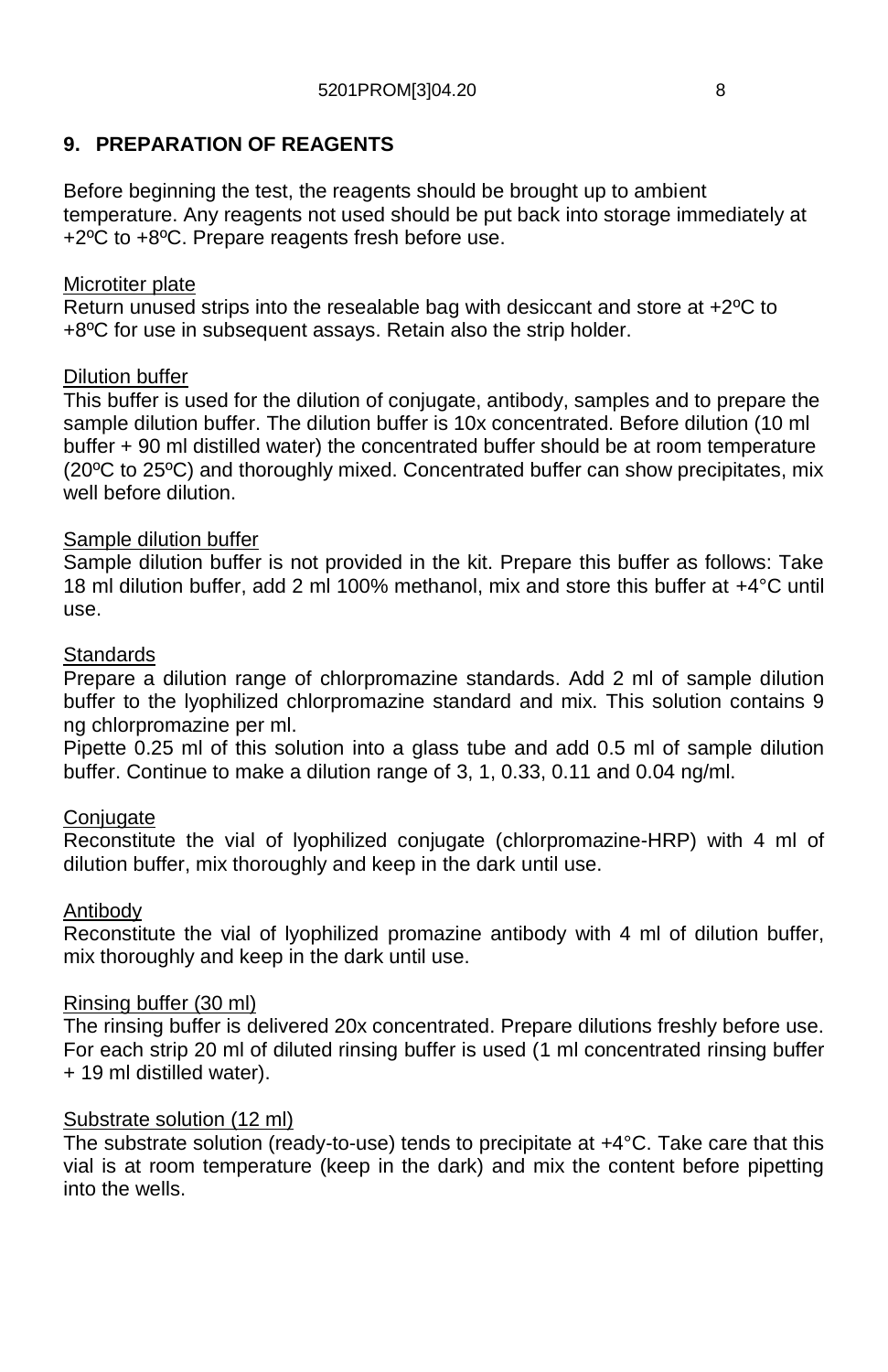## **10. ASSAY PROCEDURE**

#### Rinsing protocol

Unbound components have to be removed efficiently between each incubation step in ELISAs. This is achieved by appropriate rinsing. Each rinsing procedure must be carried out with care to guarantee good inter- and intra-assay results.

Manual rinsing or rinsing with automatic plate wash equipment can be performed as follows:

#### Manual rinsing

- 1. Empty the contents of each well by turning the microtiter plate upside down and remove residual liquid by striking the plate against a paper towel.
- 2. Fill all the wells to the rim (300 µl) with rinsing solution.
- 3. This rinsing cycle (1 and 2) should be carried out 3 times.
- 4. Turn the plate upside down and empty the wells by a firm short vertical movement.
- 5. Place the inverted plate on absorbent paper towels and tap the plate firmly to remove residual washing solution in the wells.
- 6. Do not allow the wells dry out before the next reagent is dispensed.

#### Rinsing with automatic microtiter plate washing equipment

When using automatic plate washing equipment, make sure that all wells can be aspirated completely and that the rinsing solution is correctly dispensed reaching the rim of each well during each rinsing cycle. The washer should be programmed to execute three rinsing cycles.

#### **Assay Protocol**

- 1. Prepare samples according to Chapter 8 and prepare reagents according to Chapter 9.
- 2. Pipette 100 µl of zero standard in duplicate (well H1, H2, blank).
- 3. Pipette 50 µl of zero standard in duplicate (Bmax; well A1, A2).
- 4. Pipette 50 µl of each standard dilution in duplicate (B1,2 to G1,2)
- 5. Pipette 50 µl of each sample solution in duplicate into the remaining wells of the microtiter plate.
- 6. Add 25 µl diluted conjugate (chlorpromazine-HRP) to all wells except wells H1 and H2.
- 7. Add 25 µl diluted antibody solution to all wells, except wells H1 and H2.
- 8. Seal the microtiter plate and shake the plate a few seconds.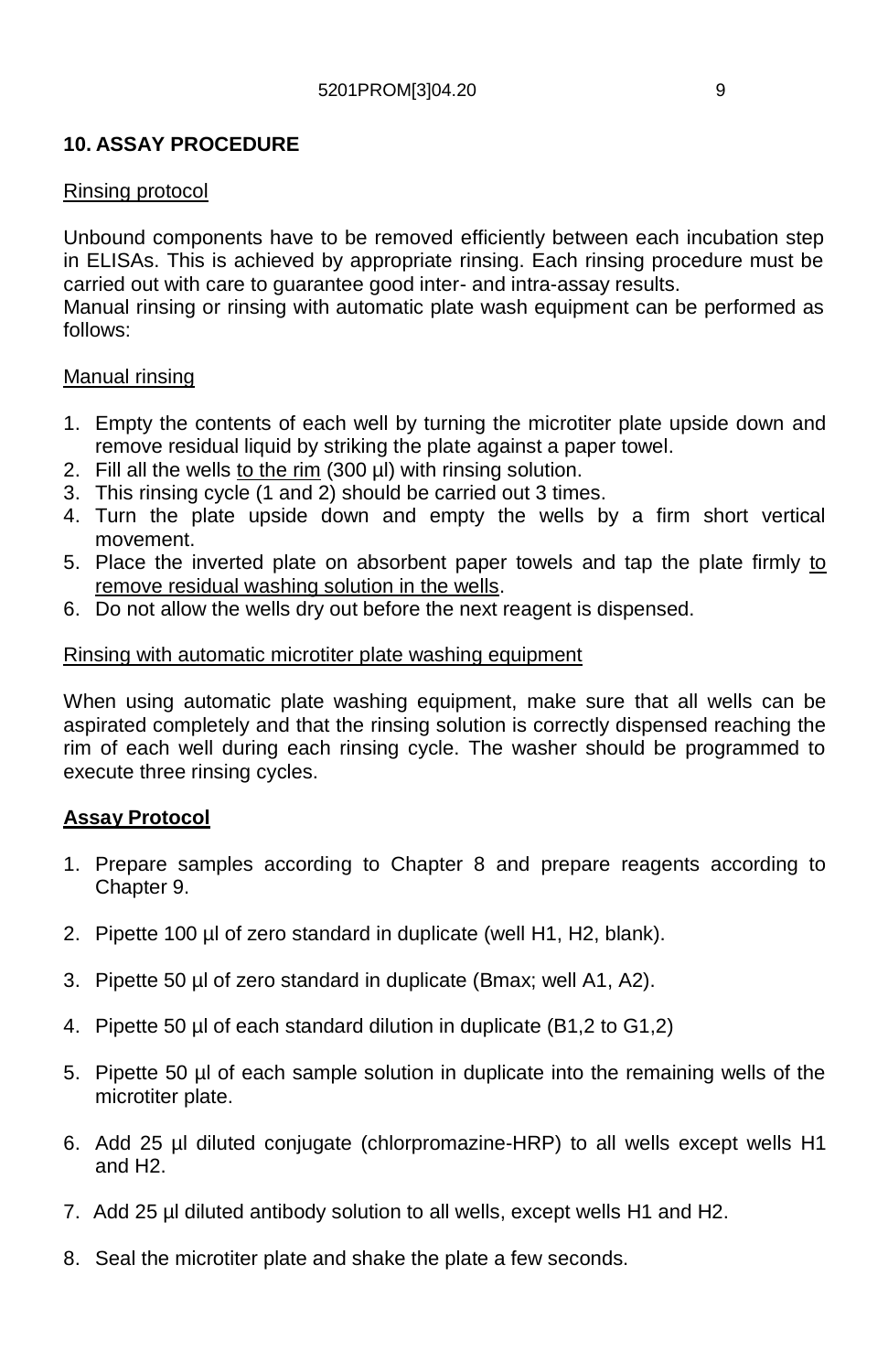- 9. Incubate for 1 hour in the dark at room temperature (20°C to 25°C).
- 10. Discard the solution from the microtiter plate and wash 3 times with rinsing solution.
- 11. Pipette 100 µl substrate solution into each well.
- 12. Incubate 30 minutes at room temperature (20°C to 25°C).
- 13. Add 100 µl stop solution to each well.
- 14. Read the optical density (OD) values immediately at 450 nm.

## **11. INTERPRETATION OF RESULTS**

Subtract the mean optical density (O.D.) of the wells H1 and H2 (Blank) from the individual O.D. of the wells containing the standards and the samples.

The O.D. values of the six standards and the samples (mean values of the duplicates) are divided by the mean O.D. value of the zero standard ( Bmax, wells A1 and A2) and multiplied by 100. The zero standard ( Bmax) is thus made equal to 100% (maximal absorbance) and the other O.D. values are quoted in percentages of the maximal absorbance.

O.D. standard (or sample)

 $-- -- -- -- -- x 100 =$  percentage maximal absorbance

O.D. zero standard (Bmax)

Calibration curve:

The values (% maximal absorbance) calculated for the standards are plotted on the Y-axis versus the analyte equivalent concentration (ng/ml) on a logarithmic X-axis.

#### Alternative for calibration curve:

The absorption value of the standards is plotted on the Y-axis versus the concentration on the X-axis. The scale of the Y-axis is logit and the X-axis is logarithmic.

The amount of chlorpromazine in the samples is expressed as promazine equivalents. The promazine equivalents in the samples (ng/ml) corresponding to the percentage maximal absorbance of each extract can be read from the calibration curve.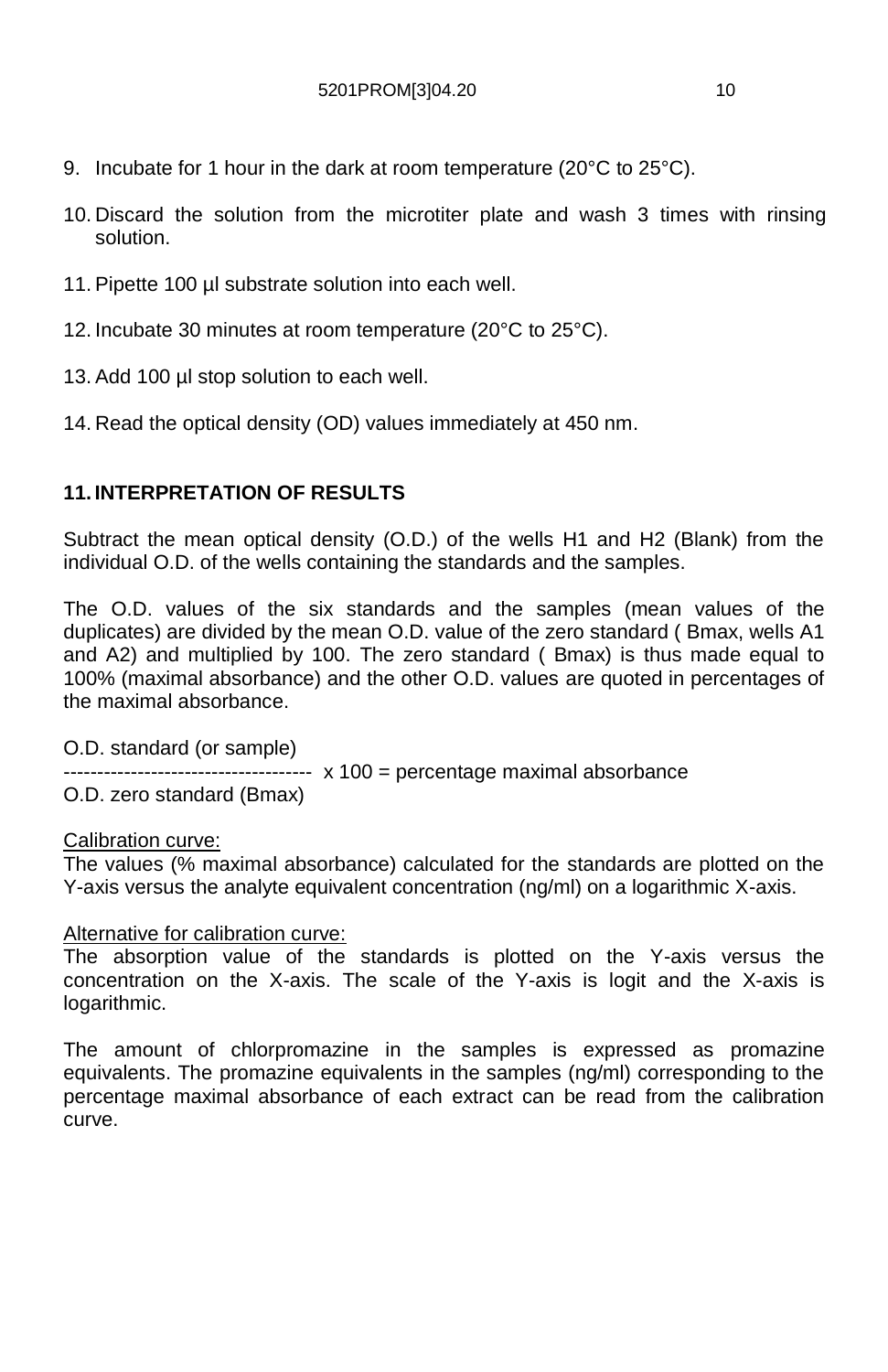

Figure 1: Example of a calibration curve

## 8.1 Urine

To obtain the content of promazines in urine samples, the calculated chlorpromazine concentration has to be multiplied by a factor 25.

#### 8.2 Tissue

To obtain the content of promazines in tissue samples, the calculated chlorpromazine concentration has to be multiplied by a factor 50.

#### 8.3 Liver and kidney

Using the extracton method, the promazine equivalents can be read directly from the calibration curve.